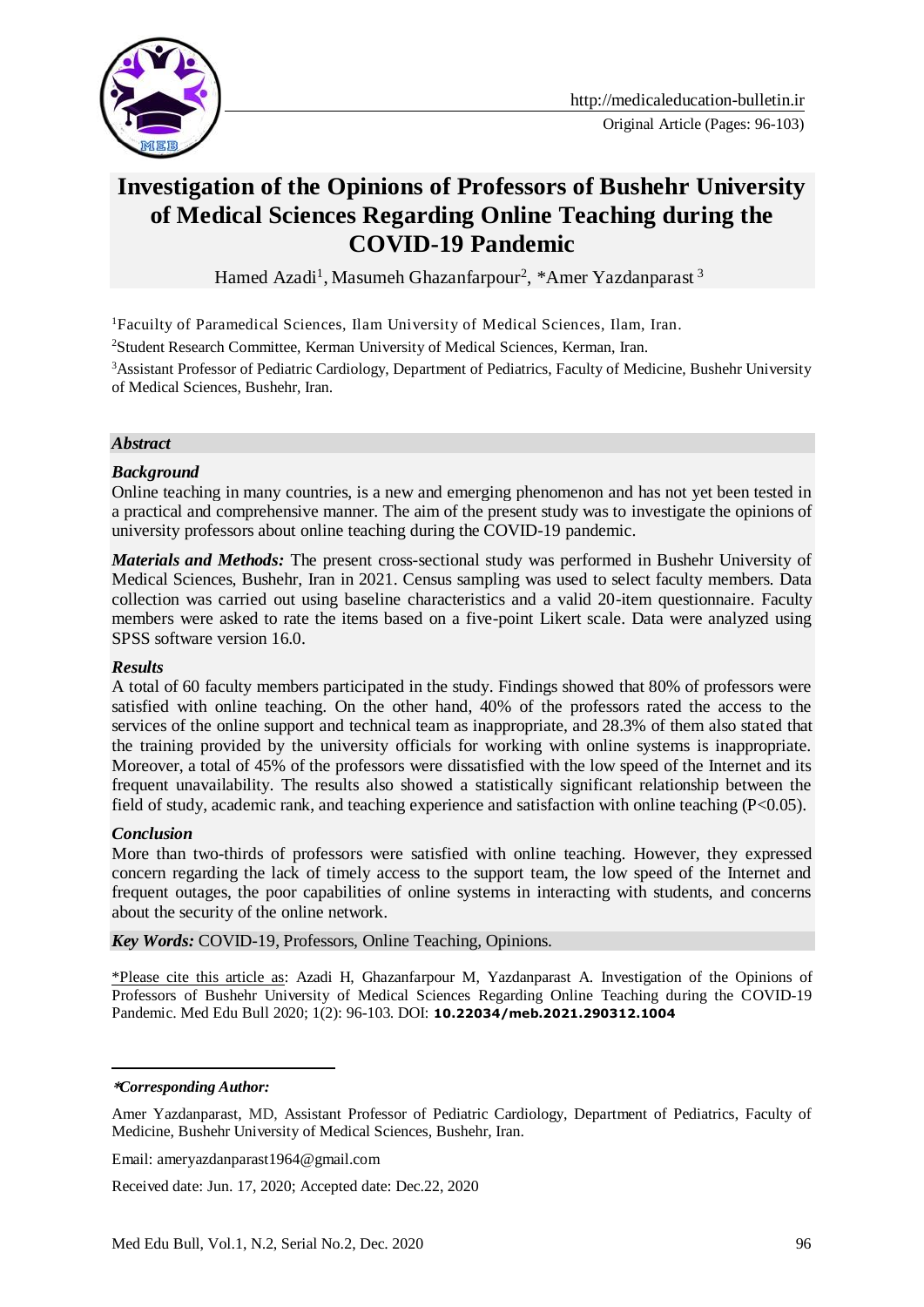### **1- INTRODUCTION**

 The coronavirus outbreak has turned into a global health crisis and has transformed different aspects of human life; social, academic, cultural, economic, and political. Higher education institutions are no exception. Over the past few months, the outlook for global higher education has changed dramatically due to the spread of the coronavirus. Some of the measures taken by universities to withstand the spread of the coronavirus and adapt to the new conditions are closing the universities, investing in online teaching, and supporting the students and staff during the quarantine. However, the outbreak of coronavirus remains a major problem in colleges and universities across the country with most institutions canceling face-to-face classes and dedicating all their resources to online teaching (1-5). Click, click, click. That is the sound of teaching in the 21st century: a mouse in the hand of a student (6).

The World Health Organization (WHO) has stated that distance learning by means of radio, podcasts, television, and online teaching is among the best strategies to continue teaching during the epidemic (7). Online learning encompasses a wide range of processes and applications, including web-based learning, computer-based learning, online classrooms, and digital collaborations and the content is delivered through the internet, intranet, extranet, satellite, video clips and audio tapes, satellite broadcasts, talk TV, and CDs (8).

As with medical education, after the outbreak of the coronavirus, teaching was initially provided irregularly and in the context of social networks. Over time, medical universities were required to use the NAVID system (a special software for university learning) as a centralized educational system. Professors and students, after registering in this system, benefited from its capabilities. This system was pre-designed and used in some universities, but it was not used globally in all medical universities and it was not particularly popular before the outbreak of COVID-19. Although the coronavirus pandemic imposed many problems on all indicators of society, most importantly public health, it has led to progress in some aspects, including the expansion and advancement of online teaching throughout the country. However, it should be borne in mind that online teaching has created problems for teachers, professors, and educational centers, including unfamiliarity with new technologies and unknown challenges (9).

Researchers conducted a study on the impact of health education in developing countries with emerging infectious diseases through extensive online education. They found that in addition to the beneficial effect on health, online teaching reduces costs, provides comprehensive education, and increases users' access to educational content (10). In a study on traditional teaching and distance teaching of medical students, Kennedy (2002) found that the communication time between the learner and the teacher in distance teaching is more efficient than face-to-face teaching (11). Sharifi et al. (2019) concluded that elearning can be a good alternative to faceto-face teaching (12).

The coincidence of the COVID-19 pandemic and the school days, and the need to continue education has forced all students to turn to cyberspace and online classrooms and follow their educational programs through social networks or the internet. Despite the fact that online teaching has become specifically important all over the world and has been accepted in formal teaching in schools and universities, and despite all the opportunities it has created in the field of education, it has caused serious challenges for teachers, professors, parents, and students. Online teaching is a new and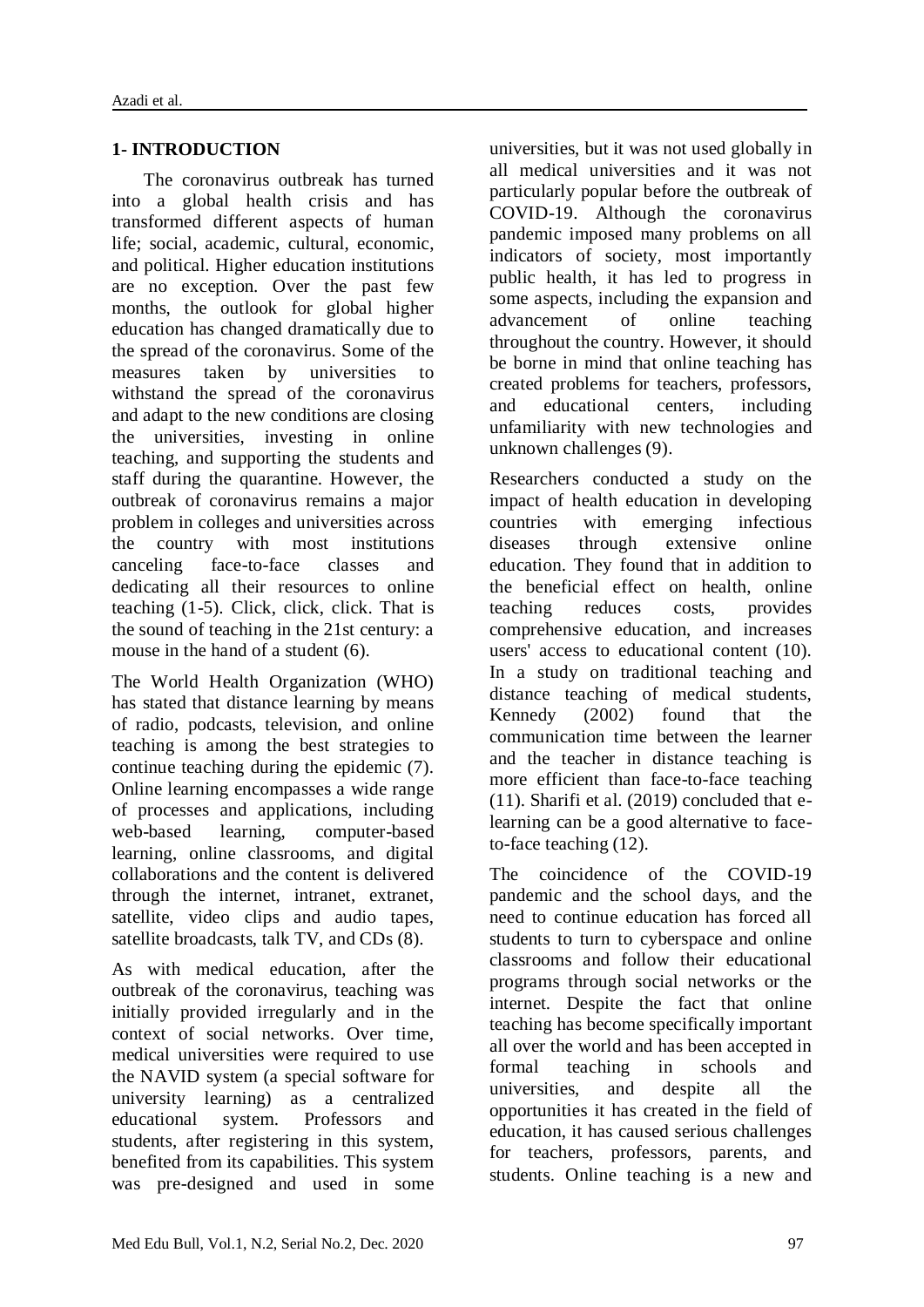emerging phenomenon in many countries, including Iran, it has not yet been used in a practical and comprehensive way. The application of this type of learning, like any other emerging phenomenon and regardless of its benefits and opportunities, has been associated with uncertainties and challenges in developing countries. One helpful way in using online teaching is to use the opinions of professors in this field. The aim of the present study is, therefore, to investigate the opinions of university professors about online teaching during the COVID-19 pandemic and to become more familiar with the possible problems of using this educational method.

## **2- MATERIALS AND METHODS**

## **2-1. Method**

 This cross-sectional study was carried out in Bushehr University of Medical Sciences, in Bushehr, Iran. The study population included all faculty members of Bushehr University of Medical Sciences; sample sizes were selected based on the available sampling.

## **2-2. Statistical population**

After consulting a statistical advisor, 60 faculty members were selected using simple random sampling method with a 5% error rate and 90% confidence interval. All faculty members who were teaching at the Bushehr University of Medical Sciences were eligible to enter the study. Exclusion criteria included unwillingness to participate in the study and incomplete questionnaires.

## **2-3. Data Collection**

To obtain information on online teaching during the COVID-19 pandemic, a valid 20-item questionnaire was used (13). The faculty members were asked to rate the items based on a five-point Likert scale that included options ranging from totally agree, agree, no comments, opposed, and completely opposed. The questionnaire

assessed the following aspects: faculties' satisfaction with the infrastructure in online education, satisfaction with the support team, satisfaction with the software used, satisfaction with network security, etc. The questionnaires were distributed among faculty members by the researchers (through telephone interviews, web-based questionnaires, and face-to-face visits in hospitals and colleges) after providing the necessary explanations. The<br>questionnaires were collected after questionnaires were collected after completion.

## **2-4. Ethical considerations**

Participants' personal information was extracted as a whole, and it was not compulsory to provide names and surnames. Participation in the study was optional and the professors were assured that the information would be extracted in a general manner and their names would not be disclosed. Also, the study results were made available upon request.

## **2-5. Reliability and Validity**

The validity of the questionnaire was confirmed by the content validity method through consultation with experts (two faculty members of medical education and three pediatric faculty members). Cronbach's alpha coefficient of 89% was calculated to determine reliability, which indicated the appropriate internal consistency of the questionnaire questions.

## **2-6. Statistical Analysis**

Data analysis was performed using SPSS software version 21.0. Descriptive analysis (frequency and percentage indices) was performed to describe the studied variables. The Chi-square test was also used to compare the frequency of responses to different questions. P-value< 0.05 was considered as the significance level.

## **3- RESULTS**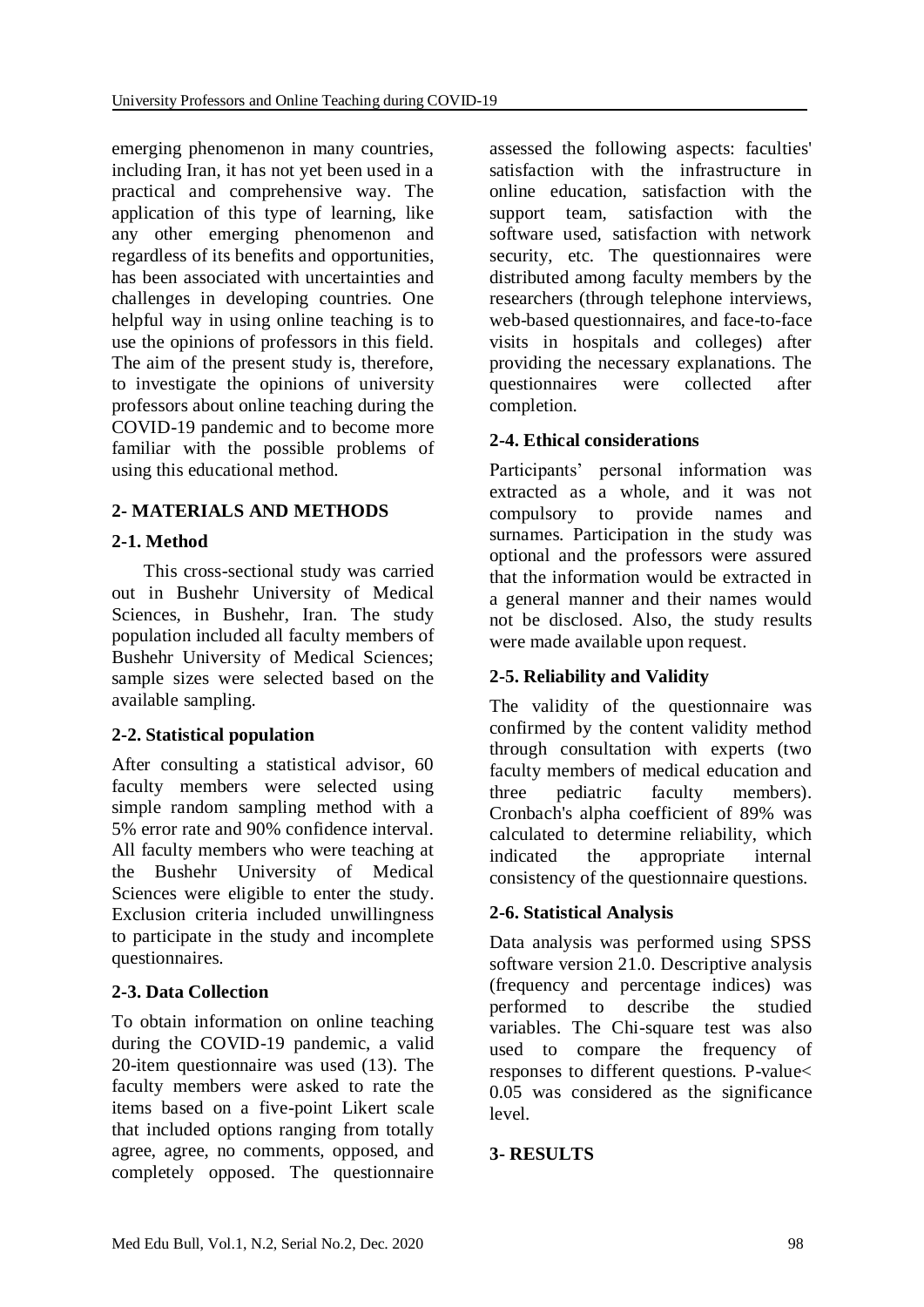A total of 60 faculty members from Bushehr University of Medical Sciences participated in the study. Their average years of work experience was  $13.37 \pm 6.88$ years, and 58.3% of them were assistant professors. Of the participants, 61.7%, 18.4%, 16.7%, and 3.3% were teaching clinical sciences, nursing and midwifery, basic sciences, and dentistry, respectively (**Table.1**).

| Variables                       | Sub-group                  | Number | $\%$ |
|---------------------------------|----------------------------|--------|------|
|                                 | <b>Assistant Professor</b> | 35     | 58.3 |
| Degree                          | <b>Associate Professor</b> | 17     | 28.3 |
|                                 | Instructor                 | 8      | 13.3 |
|                                 |                            |        |      |
|                                 | Clinical Medicine          | 37     | 61.7 |
|                                 | <b>Nurse</b>               | 4      | 6.7  |
| Major                           | Midwife                    | 7      | 11.7 |
|                                 | <b>Basic Medicine</b>      | 10     | 16.7 |
|                                 | Dentist                    | 2      | 3.3  |
| Work experience, year, mean+ SD | $13.37 + 6.88$             |        |      |

**Table-1**: General characteristics of participants.

SD: Standard deviation.

The response rate to the 20-item questionnaire is shown in **Table.2**. As the results show, 80% of the professors were satisfied with the online teaching method, and 83.4% of them stated that they will use the online teaching in the future semesters. A total of 85% of the professors also recommended teaching online. A total of 36.6% of professors also referred to the

poor functioning of the online systems in teaching and evaluating students. Moreover, 43.4% of professors were concerned about the security of online systems in providing content and online tests. A total of 45% of the professors were dissatisfied with the low speed of the Internet and its frequent outages.

 **Table-2**: Frequency of participants' response to the questionnaire items (percentage).

| No.            | Items                                                                                                                  |      | Agree | No<br>comments | Opposed | Completely<br>opposed |
|----------------|------------------------------------------------------------------------------------------------------------------------|------|-------|----------------|---------|-----------------------|
| 1              | The policies and rules set for e-learning at the<br>university were informed in a timely<br>and<br>appropriate manner. |      | 73.3  | 5              | 13.3    | $\mathbf{0}$          |
| 2              | Access to scientific and educational consultants in<br>the implementation of virtual learning was<br>appropriate.      |      | 80    | 1.7            | 15      | 1.7                   |
| 3              | Access to the services of the online support and<br>technical team was convenient.                                     |      | 46.7  | 8.3            | 36.7    | 3.3                   |
| $\overline{4}$ | Overall, the speed of receiving virtual support<br>services was good.                                                  | 1.7  | 71.7  | 8.3            | 11.7    | 6.7                   |
| 5              | The training provided by the university in working<br>with virtual systems was appropriate and sufficient.             |      | 48.3  | 15             | 25      | 3.3                   |
| 6              | Access to virtual systems was convenient.                                                                              | 3.3  | 61.7  | 15             | 18.3    | 1.7                   |
| 7              | Working with virtual systems was a bit difficult for<br>me.                                                            |      | 48.3  | 11.7           | 21.7    | 6.7                   |
| 8              | The appearance of the systems platform was<br>attractive and user-friendly.                                            | 35   | 20    | 36.7           | 8.3     |                       |
| 9              | Virtual systems had good capabilities and functions<br>for training and evaluation.                                    |      | 46.7  | 10             | 18.3    | 18.3                  |
| 10             | The diversity in the presentation of educational<br>content in the context of virtual systems was                      | 36.7 | 46.7  | 8.3            | 8.3     |                       |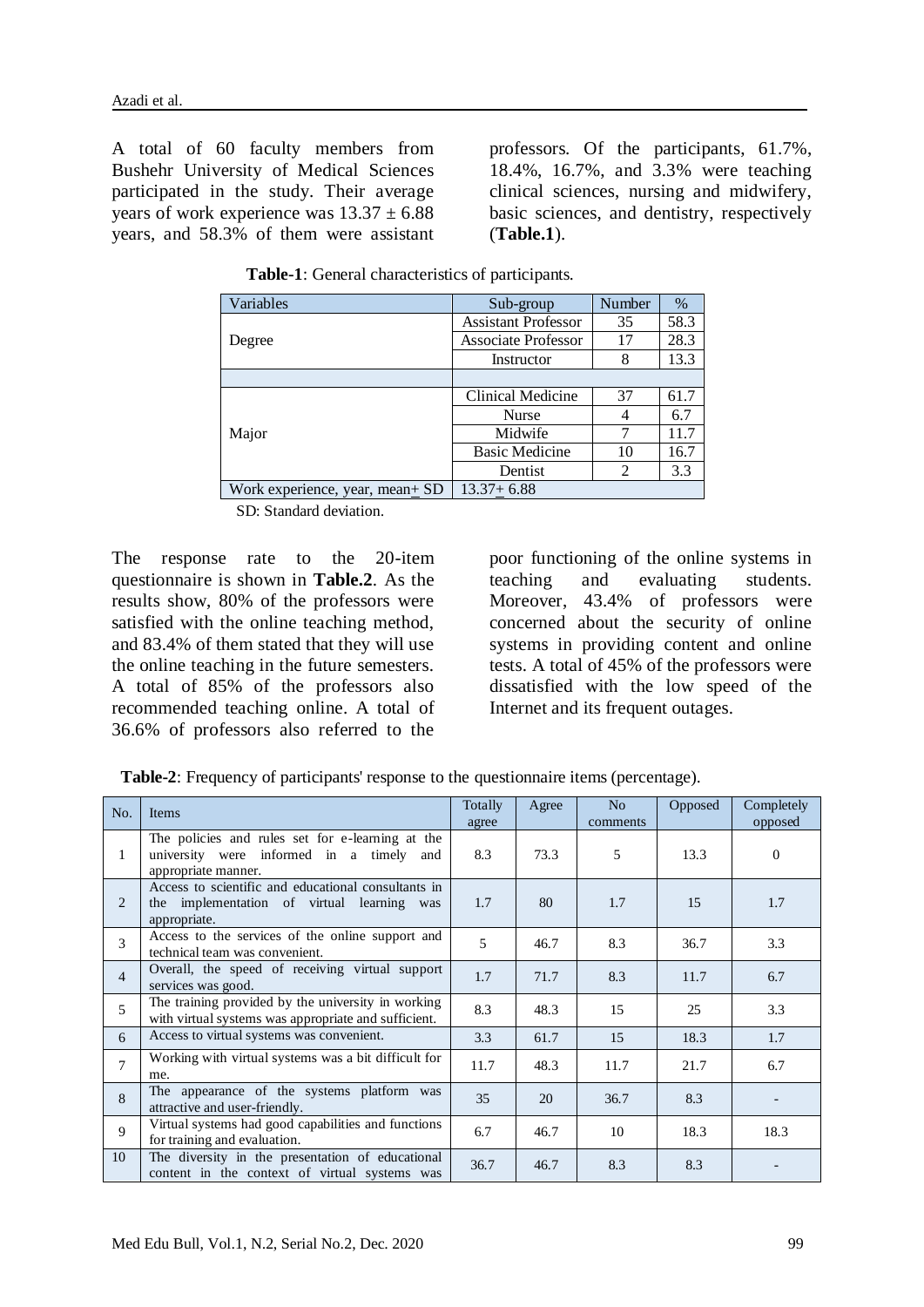|    | effective in improving the quality of my teaching.                                                                                                          |      |      |      |      |      |
|----|-------------------------------------------------------------------------------------------------------------------------------------------------------------|------|------|------|------|------|
| 11 | Using the ability to teach simultaneously (online<br>classes,) and asynchronously (NAVID system), was<br>helpful in achieving the objectives of the lesson. | 45   | 45   | 1.7  | 8.3  |      |
| 12 | Despite possible technical and technological<br>problems, the level of student participation and<br>interaction in the classroom was appropriate.           | 6.7  | 58.3 | 26.7 | 6.7  | 1.7  |
| 13 | I was able to have more class interactions with<br>students by using assignments and feedback and<br>creating a forum and exam.                             | 10   | 43.3 | 18.3 | 25   | 3.3  |
| 14 | I'm concerned about the security of virtual systems<br>in providing content and online tests.                                                               | 6.7  | 36.7 | 8.3  | 30   | 18.3 |
| 15 | Due to the slow speed of the internet and its<br>frequent outages, I was not able to do virtual<br>teaching properly.                                       |      | 31.7 | 6.7  | 40   | 8.3  |
| 16 | Conducting classes virtually gave me enough<br>flexibility to carry out my professional and personal<br>responsibilities.                                   | 6.7  | 60   | 15   | 18.3 |      |
| 17 | I have the necessary technical capabilities for using<br>e-learning platforms.                                                                              | 23.3 | 60   | 11.7 | 3.3  | 1.7  |
| 18 | Overall, I was satisfied with the virtual teaching.                                                                                                         |      | 70   | 11.7 | 8.3  |      |
| 19 | I would like to use a virtual platform to teach my<br>courses in future semesters.                                                                          | 16.7 | 66.7 | 5    | 10   | 1.7  |
| 20 | I recommend the use of virtual teaching to my other<br>colleagues.                                                                                          | 40   | 45   | 5    | 8.3  | 1.7  |

The results also showed a statistically significant relationship between the academic rank of professors and their satisfaction with the availability of scientific and educational consultants in the implementation of online teaching so that the highest satisfaction rates belonged to assistant professors (P<0.05). There was also a statistically significant relationship between professors' rank and satisfaction with using synchronous teaching (online classes), and asynchronous teaching (the NAVID system) in achieving the objectives of the course so that assistant professors expressed a higher satisfaction in this regard  $(P \le 0.05)$  (**Table.3**). The

results also showed a statistically significant relationship between the field of study and dissatisfaction with internet speed so that clinical professors were less satisfied with the low speed of the internet and its frequent outages  $(P<0.05)$ (**Table.3**). ANOVA test also showed a statistically significant relationship between professors' years of work experience and satisfaction with asynchronous online teaching (the NAVID system) in achieving the objectives of the course so that dissatisfaction was higher in professors with more years of work experience (P <0.05) (**Table-4**).

**Table-3**: Relationship between degree and satisfaction of access to scientific and educational consultants.

| Satisfaction of access to scientific and educational consultants in the implementation of virtual education |                  |       |                            |  |                       |       |  |  |
|-------------------------------------------------------------------------------------------------------------|------------------|-------|----------------------------|--|-----------------------|-------|--|--|
| Degree                                                                                                      | Totally<br>agree | Agree | N <sub>0</sub><br>comments |  | Completely<br>opposed | Total |  |  |
| <b>Assistant Professor</b>                                                                                  |                  | 25    |                            |  |                       | 35    |  |  |
| <b>Associate Professor</b>                                                                                  |                  | 16    |                            |  |                       |       |  |  |
| Instructor                                                                                                  |                  |       |                            |  |                       |       |  |  |
| Total                                                                                                       |                  | 48    |                            |  |                       | 60    |  |  |
| Chi-square=16.973, Degree of freedom: 8, P-value= $0.30$ .                                                  |                  |       |                            |  |                       |       |  |  |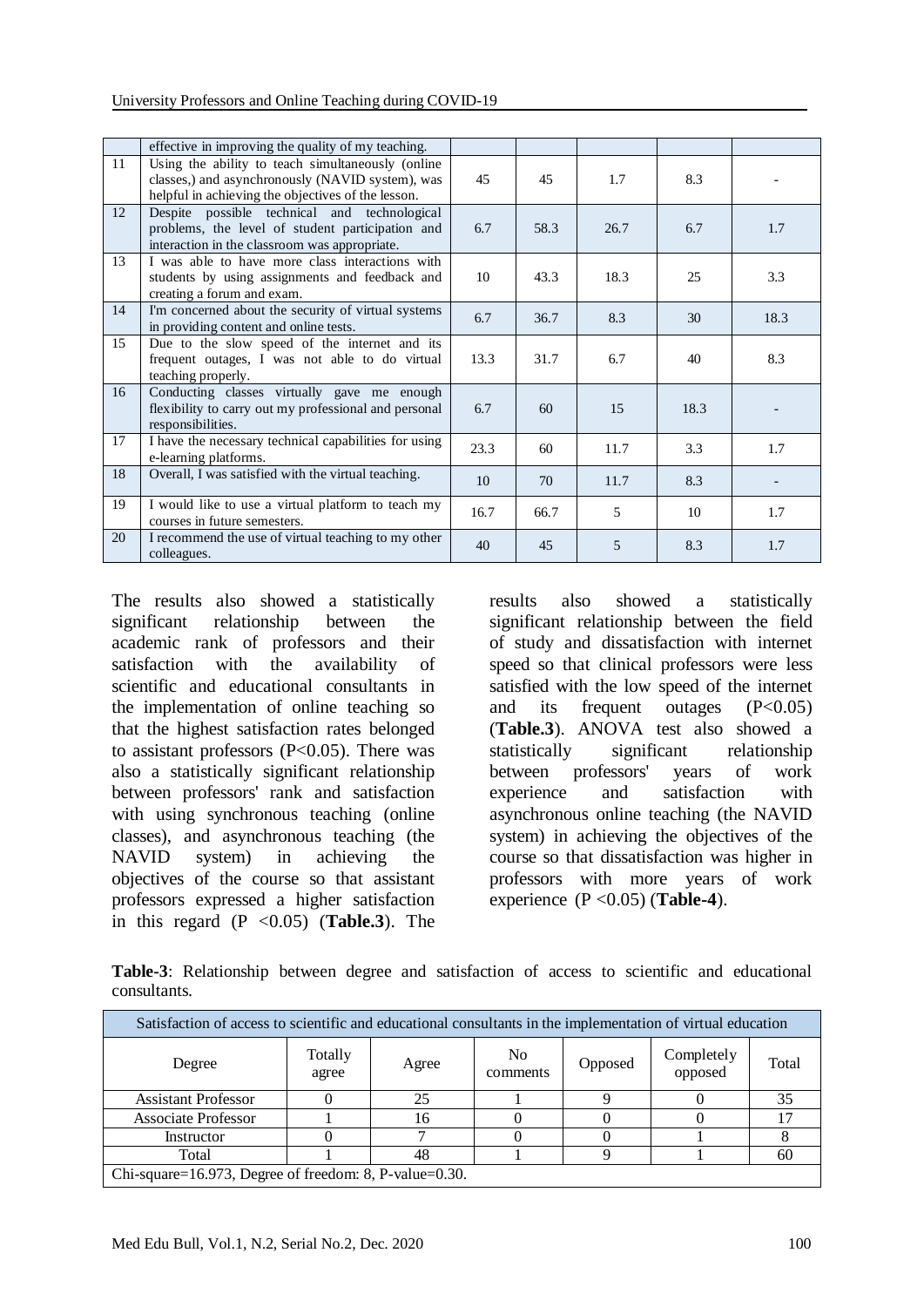| Satisfaction with the use of online classes and the NAVID system (Offline) in achieving lesson objectives. |                  |                |                            |          |                       |                |  |  |
|------------------------------------------------------------------------------------------------------------|------------------|----------------|----------------------------|----------|-----------------------|----------------|--|--|
| Degree                                                                                                     | Totally agree    | Agree          | N <sub>0</sub><br>comments | Opposed  | Completely<br>opposed | Total          |  |  |
| <b>Assistant Professor</b>                                                                                 | 9                | 21             |                            | 4        |                       | 35             |  |  |
| <b>Associate Professor</b>                                                                                 | 13               | 3              | 0                          |          |                       | 17             |  |  |
| Instructor                                                                                                 | 5                | 3              | 0                          | $\Omega$ |                       | 8              |  |  |
| 5<br>27<br>27<br>Total<br>60                                                                               |                  |                |                            |          |                       |                |  |  |
| Chi-square=13.761, Degree of freedom: 6, P-value=0.32.                                                     |                  |                |                            |          |                       |                |  |  |
| Satisfaction with internet speed.                                                                          |                  |                |                            |          |                       |                |  |  |
| Major                                                                                                      | Totally<br>agree | Agree          | N <sub>0</sub>             | Opposed  | Completely            | Total          |  |  |
|                                                                                                            |                  |                | comments                   |          | opposed               |                |  |  |
| <b>Clinical Medicine</b>                                                                                   |                  | 11             |                            | 15       |                       | 37             |  |  |
| <b>Nurse</b>                                                                                               | 0                |                | 0                          | 3        | $\theta$              | 4              |  |  |
| Midwife                                                                                                    | 0                | $\mathfrak{D}$ | $\Omega$                   | 3        | $\mathfrak{D}$        | 7              |  |  |
| <b>Basic Medicine</b>                                                                                      |                  | 5              | 0                          | 3        |                       | 10             |  |  |
| Dentist                                                                                                    | 0                |                | っ                          | $\Omega$ | 0                     | $\mathfrak{D}$ |  |  |
| Total                                                                                                      | 8                | 19             | 4                          | 24       | 5                     | 60             |  |  |

**Table-4**: Relationship between work experience and satisfaction with the use of online classes and the NAVID system (Offline) in achieving lesson objectives.

| Item                                                                                                            | Sub-group                | Sum of<br>squares | df | Mean<br>square | $\overline{F}$ | $*P$<br>value |
|-----------------------------------------------------------------------------------------------------------------|--------------------------|-------------------|----|----------------|----------------|---------------|
| Satisfaction with the use of online classes and the<br>NAVID system (Offline) in achieving lesson<br>objectives | <b>Between</b><br>groups | 23.533            | 20 | 1.177          |                |               |
|                                                                                                                 | Within<br>groups         | 20.200            | 39 | 0.518          | 2.272          | 0.014         |
|                                                                                                                 | Total                    | 43.733            | 59 | 1.695          |                |               |

\*ANOVA test, df: Degree of freedom.

#### **4- DISCUSSION**

 Coronavirus disease is an infectious disease caused by a newly discovered coronavirus. The corona virus pandemic has caused fundamental changes in the world (14). These changes have also affected universities and other aspects of the education system. The epidemic has led to a shift from face-to-face education to online teaching. This, however, may be challenged in some aspects. The first major consequence of the coronavirus outbreak was the closure of all public and private spaces and the traditional and former patterns of social institutions. With face-to-face classes canceled in educational centers and universities in Iran, the issue of online teaching has emerged. Online teaching and online

classrooms, which had not been considered in Iranian universities until now, are now in the spotlight. In the meantime, universities took measures to establish online teaching systems for their students. In fact, with the advancement of technology, online teaching became known as a new teaching method for everyone (15-18). The results of the present study showed that professors were not satisfied with the development of infrastructure for online teaching, so that 43.4% of professors were concerned about the security of online systems in providing content and online tests, and 45% of them were also dissatisfied with low internet speed and the frequent outages. On the other hand, 40% of the professors were dissatisfied with the delayed access to the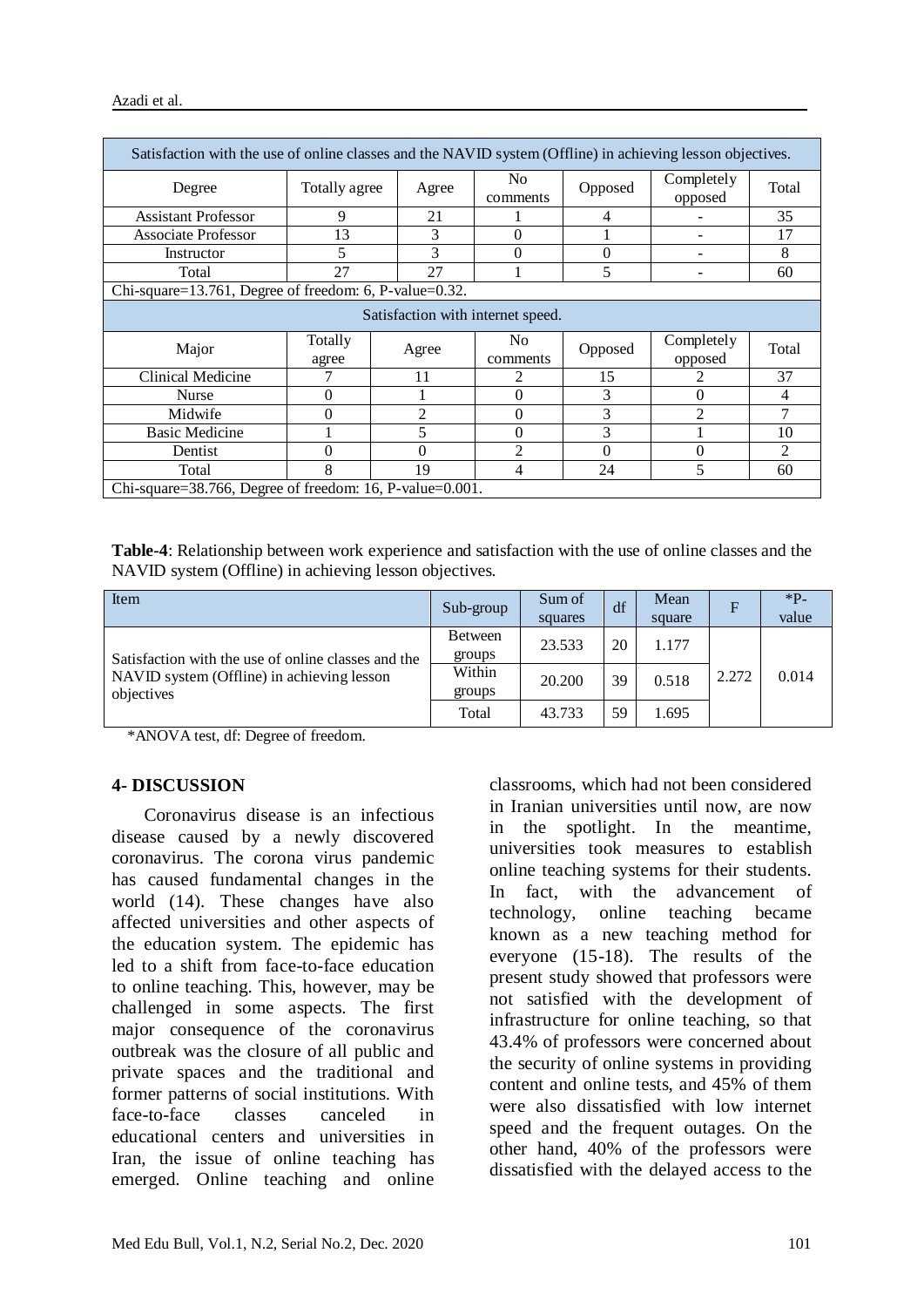support and the information technology team. A review of the selected studies reveals that there are still aspects of online teaching that challenge the assessment of its quality. The major barriers and challenges in the use of online teaching include inadequate infrastructure, such as unprepared professors and students, defects in the network and organizational decisions, shortage of the appropriate online equipment and technologies, characteristics of this type of teaching such as restrictions on face-to-face interaction and the problems associated with the learning of practical and theoretical courses online, high costs, and concerns about the security of personal information and disregard of ethical considerations in the cyberspace (18,19).

The corona outbreak crisis is an opportunity to identify its resulting changes and to seek smart solutions to deal with its consequences and to develop new methods and approaches to face the challenges, so that we can move from the current situation to a more desirable one. Instead of canceling their curricula, many universities encouraged professors to offer teaching materials and assess learning through distance learning and online teaching. The NAVID system and Adobe Connect software are the main learning assistance tools used in medical universities. Other systems and software such as Skype and Skyroom are used by professors for their teaching purposes. Online teaching has advantages such as access to teaching content from anywhere, creating online discussions and groups outside the classroom, holding online exams, etc. However, learning disabilities, limited access to physical facilities such as laboratories, and loss of interest in learning are among the negative factors associated with online teaching. Also, at the onset of the coronavirus crisis, professors and students faced challenges such as unfamiliarity with online teaching systems,

lack of proper installation of related software on their systems and smartphones, and lack of workshops and in-person conferences to address these challenges, which were among the substantial problems of university teaching and information technology units (19). The findings of the present study showed that 80% of professors had a positive experience with the teaching method during the COVID-19 pandemic, and 83.4% stated that they will use the online teaching method in the coming semesters. A total of 85% of the professors have also recommended the online teaching to their colleagues. It seems that online teaching has entered a new phase in Iran and attracted more attention. On the other hand, relevant officials are increasingly aware of the importance of distance teaching and e-learning.

Therefore, it is expected to see a significant growth in online teaching in Iran with the development of the necessary infrastructure such as a high-speed global internet network, the production of interactive learning software, and the use of experiences gained during this pandemic. This type of teaching will continue alongside face-to-face teaching even after the end of the coronavirus outbreak. The spread of the coronavirus has been one of the most important threats to world today and has affected various sections of society, including universities. As with any challenge, the coronavirus pandemic has posed many threats and opportunities for universities and the scientific community. This phenomenon has enabled the scientific community to gain valuable experience in the field of electronic teaching and in being ready to enter a new way of teaching, including online teaching.

#### **5- CONCLUSION**

 More than two-thirds of the professors were satisfied with teaching online. The